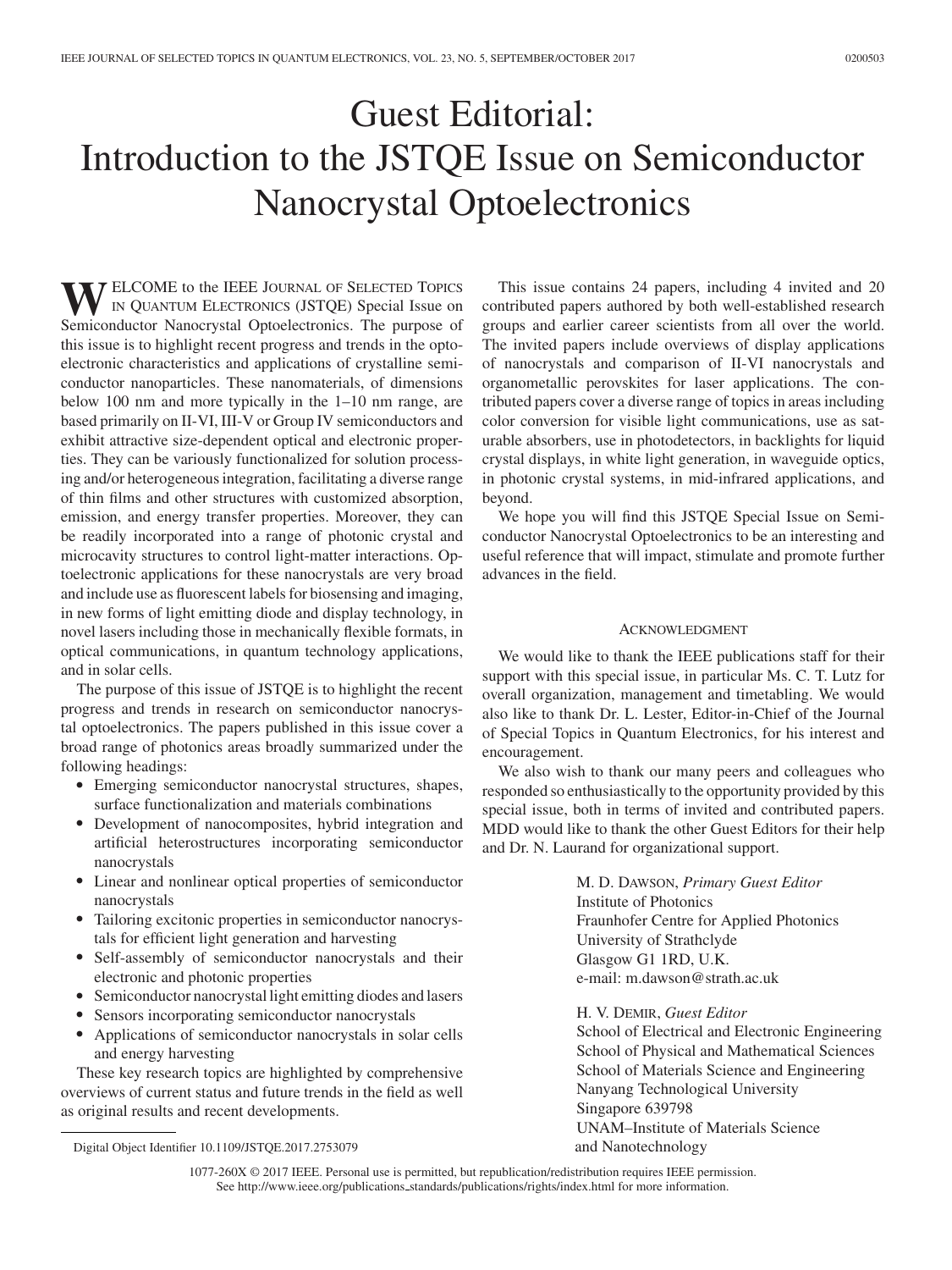Department of Electrical and Electronics Engineering Department of Physics Bilkent University Ankara 06800, Turkey e-mails: hvdemir@ntu.edu.sg; volkan@bilkent.edu.tr)

Y. DONG, *Guest Editor* NanoScience Technology Center College of Optics and Photonics Department of Materials Science & Engineering University of Central Florida Orlando, FL 32826 USA e-mail: yajie.dong@ucf.edu

A. L. ROGACH, *Guest Editor* Department of Materials Science and Engineering Centre for Functional Photonics City University of Hong Kong Hong Kong e-mail: andrey.rogach@cityu.edu.hk

P. LAGOUDAKIS, *Guest Editor* Department of Physics and Astronomy University of Southampton Southampton SO17 1BJ, U.K. e-mail: lagous@soton.ac.uk



**Martin David Dawson** (M'85–SM'98–F'09) received the B.Sc. degree in physics and the Ph.D. degree in laser physics, both from Imperial College London, London, U.K., in 1981 and 1985, respectively. From 1985 to 1991, he was a Research Scientist/Visiting Assistant Professor in the group of Prof. A. L. Smirl, first at North Texas State University and subsequently at the University of Iowa. From 1991 to 1996, he was a Senior Researcher at Sharp Laboratories of Europe Ltd., Oxford, U.K., and in 1996 he helped found the University of Strathclyde's Institute of Photonics, where he was appointed Professor in 2001 and Director of research in 2008. Since 2012, in parallel to his continuing university role, he has also been the Head of the Fraunhofer Centre for Applied Photonics, Glasgow, U.K. He has authored or coauthored more than 750 refereed journal and conference publications and has been involved in the creation of several companies, most recently including mLED Ltd. His research interests include semiconductor materials science and spectroscopy, microfabrication, solid-state and semiconductor lasers (CW and ultrafast), optoelectronic device design and development, and applications in optical microsystems, scientific

instrumentation, bioscience, and optical communications. This includes contributions to ultrafast dye lasers, optically pumped semiconductor lasers, diamond photonics, dilute and wide bandgap nitrides, and in hybrid organic/inorganic photonics, and heterogeneous integration. He is a Fellow of the Optical Society of America, the Institute of Physics, and the Royal Society of Edinburgh. He has served in the IEEE Photonics Society in a number of roles, most recently as a VP for conferences.



**Hilmi Volkan Demir** received the B.Sc. degree in electrical and electronics engineering from Bilkent University, Ankara, Turkey, in 1998, and the M.Sc. and Ph.D. degrees in electrical engineering from Stanford University, Stanford, CA, USA, in 2000 and 2004, respectively. He is currently a Professor of physics and electrical engineering at NTU Singapore, Singapore, and serves as the Director of LUMINOUS! Center of Excellence for Semiconductor Lighting and Displays, Singapore, and an NRF Fellow of Singapore. Concurrently, he holds a Chair Professorship in materials science and nanotechnology as well as electrical engineering and physics at Bilkent University and UNAM—The National Nanotechnology Research Center at Bilkent (his alma mater). He published more than 250 peer-reviewed research articles in major scientific journals and delivered more than 200 invited seminars, lectures, and colloquia on the topics of LED lighting, colloidal nanophotonics, *in vivo* sensing, and nanoparticles research in industry and academia. His current research interests include the science and technology of semiconductor lighting, nanocrystal optoelectronics, excitonics and plasmonics for high-efficiency light gener-

ation and harvesting, and wireless sensing and smart implants. He has contributed to commercialization and licensing of several new enabling technologies, leading to *>*30 patent applications (granted and pending), several of which have currently been used, owned, or licensed by the industry. These scientific and entrepreneurship activities resulted in several important international and national awards including NRF Investigatorship Award (2015), Nanyang Award for Research Excellence (2013), and European Science Foundation EURYI Award (2007). He is serving as the 2017 General Chair, 2016 Member-at-Large, and 2015 Technical Chair of the IEEE Photonics Conference, the IEEE Photonics Society flagship annual meeting.